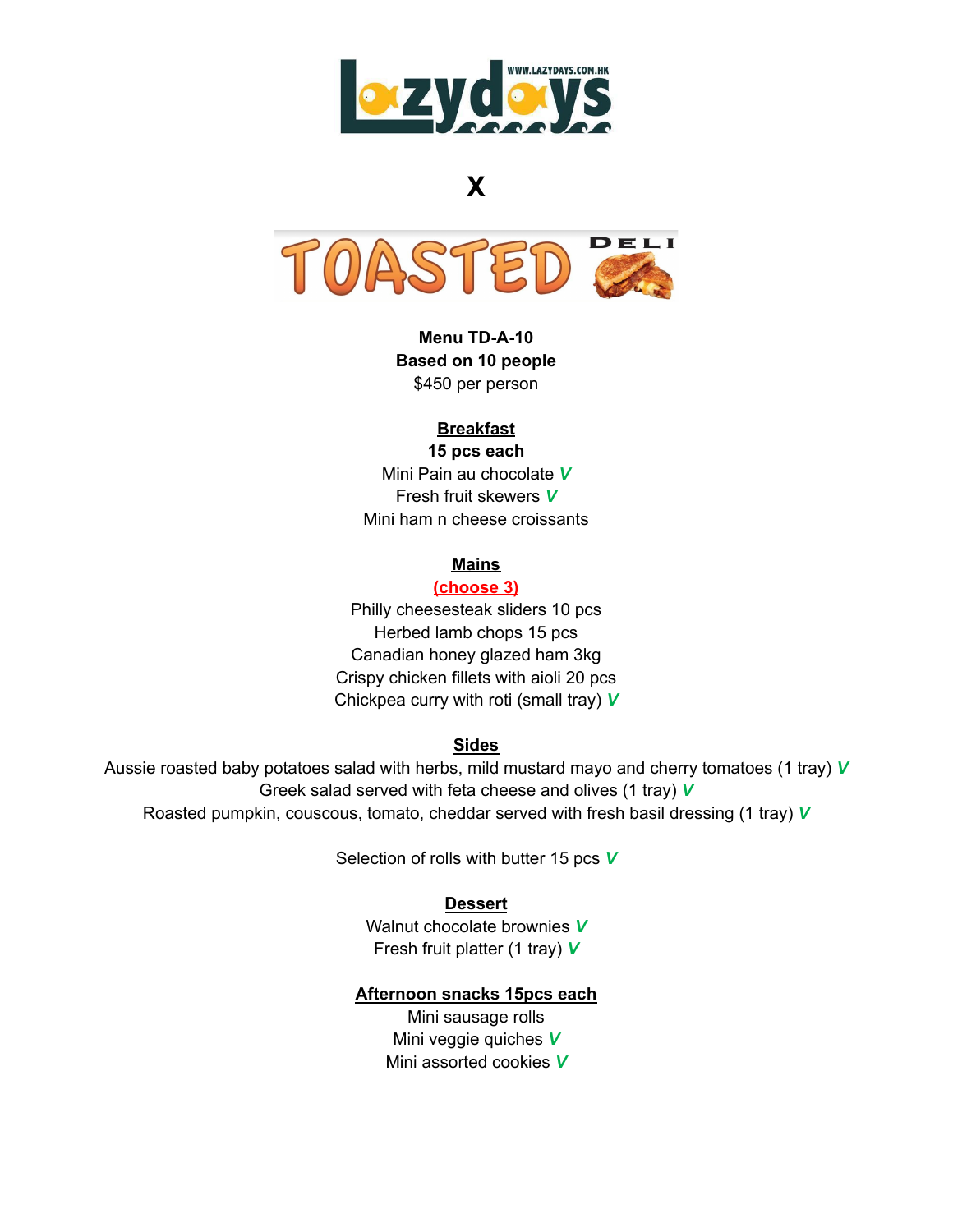

# **X**



**Menu TD-A-20 Based on 20 people** \$375 per person

#### **Breakfast 15 pcs each**

Mini Pain au chocolate *V* Fresh fruit skewers *V* Mini ham and cheese croissants

#### **Mains**

#### **(Choose 3)**

Philly cheesesteak sliders 25 pcs Herbed lamb chops 25 pcs Canadian honey glazed ham 3kg Crispy chicken fillets with aioli 40 pcs Chickpea curry with roti or rice (1 tray ) *V*

### **Sides**

#### **(Choose 3)**

Aussie roasted baby potatoes salad with herbs, mild mustard mayo and cherry tomatoes (2 trays) *V* Greek salad served with feta cheese and olives (2 trays) *V* Roasted pumpkin, couscous, tomato, cheddar served with fresh basil dressing (2 trays) *V* Cumin roasted Cauliflower (1 tray) *V*

Selection of rolls with butter 25 pcs *V*

#### **Dessert**

Triple fudge cake *V* Fresh fruit platter (1 tray) *V*

#### **Afternoon snacks 20 pcs each**

Mini sausage rolls Mini veggie quiches *V* Mini assorted cookies *V*